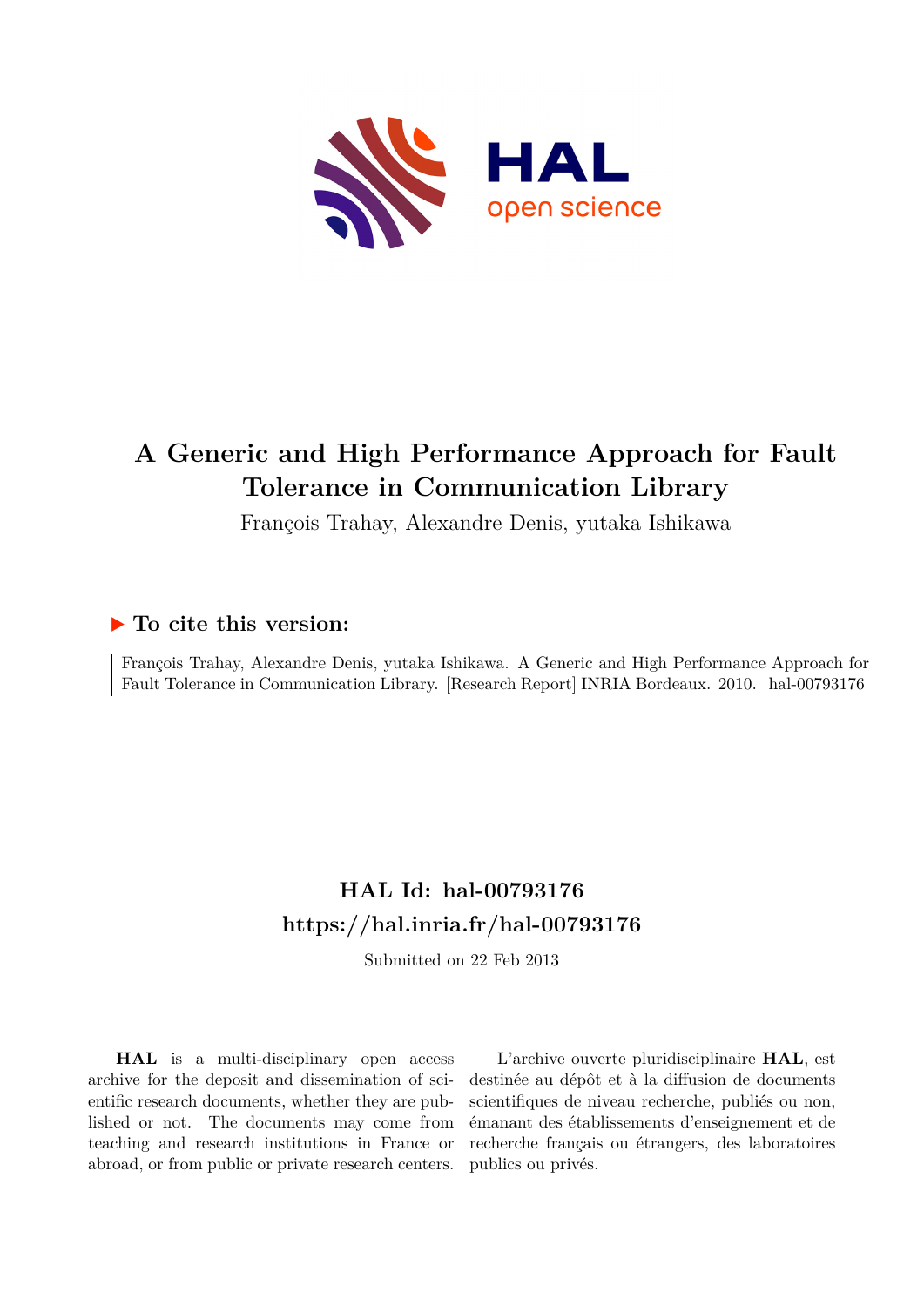# A Generic and High Performance Approach for Fault Tolerance in Communication Library

François Trahay<sup>1</sup> Alexandre Denis<sup>2</sup>

Yutaka Ishikawa<sup>1</sup>

<sup>1</sup> RIKEN, University of Tokyo, {trahay,ishikawa}@il.is.s.u-tokyo.ac.jp 2 INRIA, LABRI alexandre.denis@inria.fr

## Abstract

*With the increase of the number of nodes in clusters, the probability of failures increases. In this paper, we study the failures in the network stack for high performance networks. We present the design of several fault-tolerance mechanisms for communication libraries to detect failures and to ensure message integrity. We have implemented these mechanisms in the* NEWMADELEINE *communication library with a quick detection of failures in a portable way, and with fallback to available links when an error occurs. Our mechanisms ensure the integrity of messages without lowering too much the networking performance. Our evaluation show that ensuring fault-tolerance does not impact significantly the performance of most applications.*

# 1 Introduction

Since the development of large scale supercomputers have led to systems composed of hundreds of thousands of components, the likelihood of hardware or software failure becomes embarrassing. The design of future supercomputers foreshadows an increasing number of components, decreasing the mean time between failures [4]. Among the common causes of failures, the crash of computing nodes can be bypassed by using checkpoint and restart mechanisms. However, failures may also happen on the network – a switch can fail or a NIC may crash – and communication libraries thus have to support such failures and maintain the connectivity between nodes as much as possible.

In this paper, we present a generic retransmission mechanism that permits to reroute automatically the communication flow through surviving links when a network failure occurs. The originality of our work consists in two mechanisms: quick network failure detection, and low-overhead checksums to ensure data integrity.

The remainder of this paper is organized as follows: Section 2 presents related work. Section 3 describes the design of the retransmission mechanism. The fault-detection mechanism is presented in Section 4 and the technique used for ensuring message integrity is described in Section 5. Results are discussed in Section 6 and we draw a conclusion in Section 7.

# 2 Related work

The advent of large scale supercomputers as well as grid computing have led to numerous researches on fault-tolerance. Various works have focused on surviving to node failures by using checkpointing mechanisms. However, the whole software stack has to be fault-tolerant and several researches have been conducted to make MPI implementations capable of supporting dynamic dis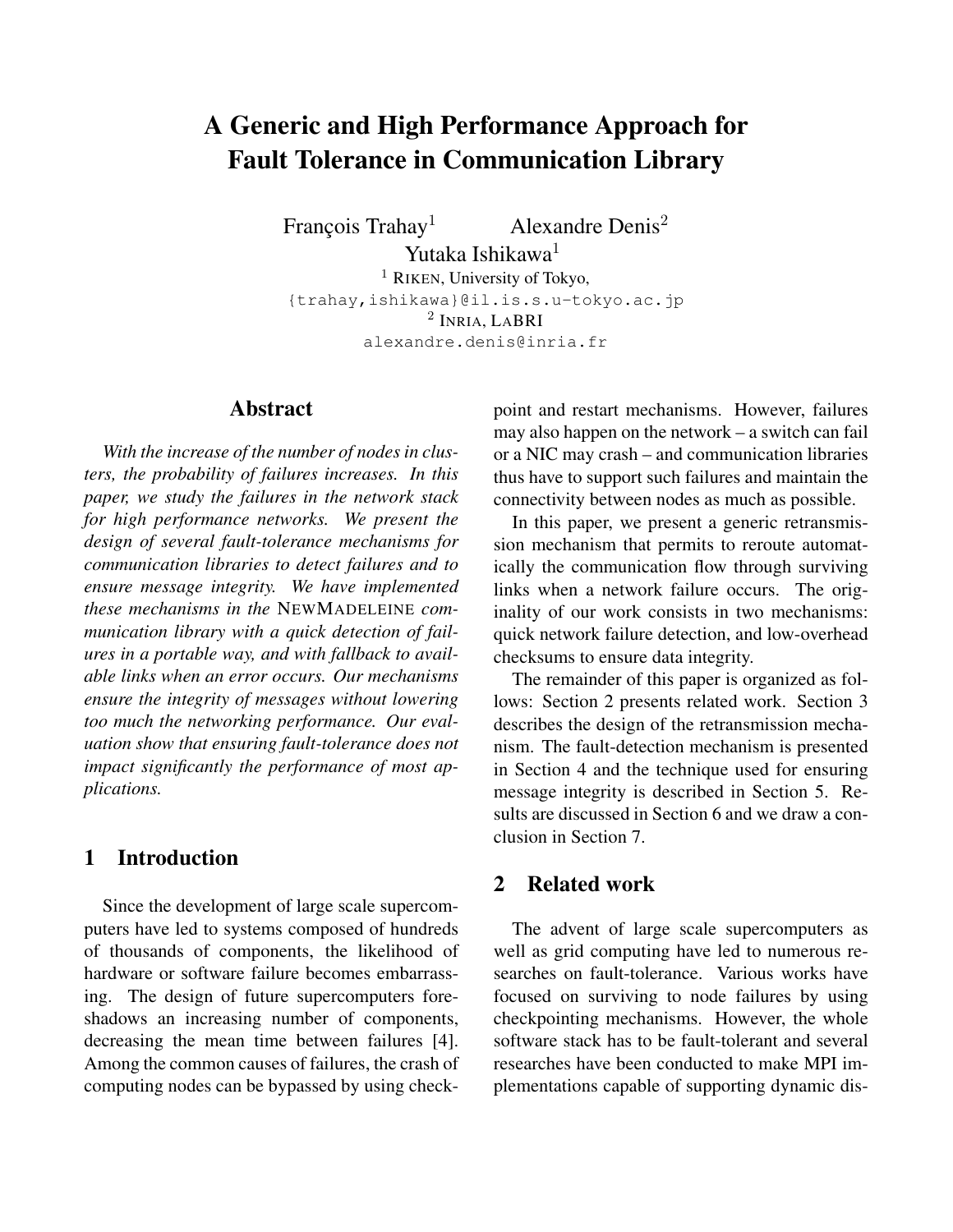connection and reconnection. MPICH-V [3] uses a virtual channel mechanism that abstracts connections between nodes and permits to respawn a crashed process without losing messages. FT-MPI [5] supports process failures by allowing dynamic resizing of MPI communicators. These mechanisms permit to survive a process or network failure at the expense of high overhead. The causes of the invocation of these mechanisms – network or process failures – should thus be avoided.

Various researches were conducted on providing fault-tolerant communication libraries able to survive network failures. Some studies have focused on detecting network errors by using pinging or heart beat techniques [2]. However, this may lead to unnecessary messages on the network and it can be problematic for large number of processes. Most fault-tolerant communication libraries for high performance networks thus use a sender-based logging mechanism [15]: when a message is received, an acknowledgment is sent back. If the sender process does not receive the acknowledgment before a timeout, the network is assumed to have failed. Generic MPI implementations usually use a multi-second timeout, but since some network interfaces provide hardware timeout, specific MPI implementations can use them for detecting failures in a few milliseconds [7]. Detecting network failure rapidly while preserving the portability is thus difficult with current MPI implementations.

Since altered messages are likely to false the results of applications, various researches have focused on ensuring the integrity of MPI messages. LA-MPI [6] or OPEN MPI [12] compute checksums on transferred messages and are able to retransmit corrupted fragments. This ensures the integrity of messages, but the overhead introduced by the computation of checksums may significantly impact the performance of applications.

When a network failure is detected, the communication library needs to recover from this error. On IP networks, it is possible to use an alternative route that may be safe [10]. For Infiniband networks, MVAPICH2 [8] tries to reconnect or to reload the HCA driver, before rerouting messages to another Infiniband HCA. RI2N [11] can exploit several Ethernet links and fallbacks to surviving links when a network becomes unavailable. MPI implementations that support heterogeneous multirail can reroute messages to another network. Most supercomputer being equipped with both high speed network and Ethernet, this latter technique permits to maintain connections between nodes in case a network fails.

## 3 Surviving network failures

In order to avoid using heavy recovery mechanisms at the application level, it is necessary for the communication library to survive network failures. An issue occurring on the network – a switch crashing for example – or on a remote node – a process crashing or a remote NIC failure – should not cause the local process to crash. The communication library thus has to handle network errors and ensure that no message is lost.

In this Section, we present the recovery mechanism implemented in the NEWMADELEINE communication library [1] that permits to ensure these properties. Since NEWMADELEINE can exploit several networks simultaneously, a failure happening on a network can be overridden by rerouting the traffic to other links. Since most supercomputers are connected through one or more high speed networks as well as through Ethernet, this permits to survive at least one network failure: the application benefits from the fast network and can rvert to the slow one in case of failure.

Recovering from a network failure requires to stop using the faulty link and to retransmit all the messages that may have been lost. Since NEW-MADELEINE maintains a list of available links for each connected process, this can be done by changing the state of the faulty link. When communicating with the remote process for which the error was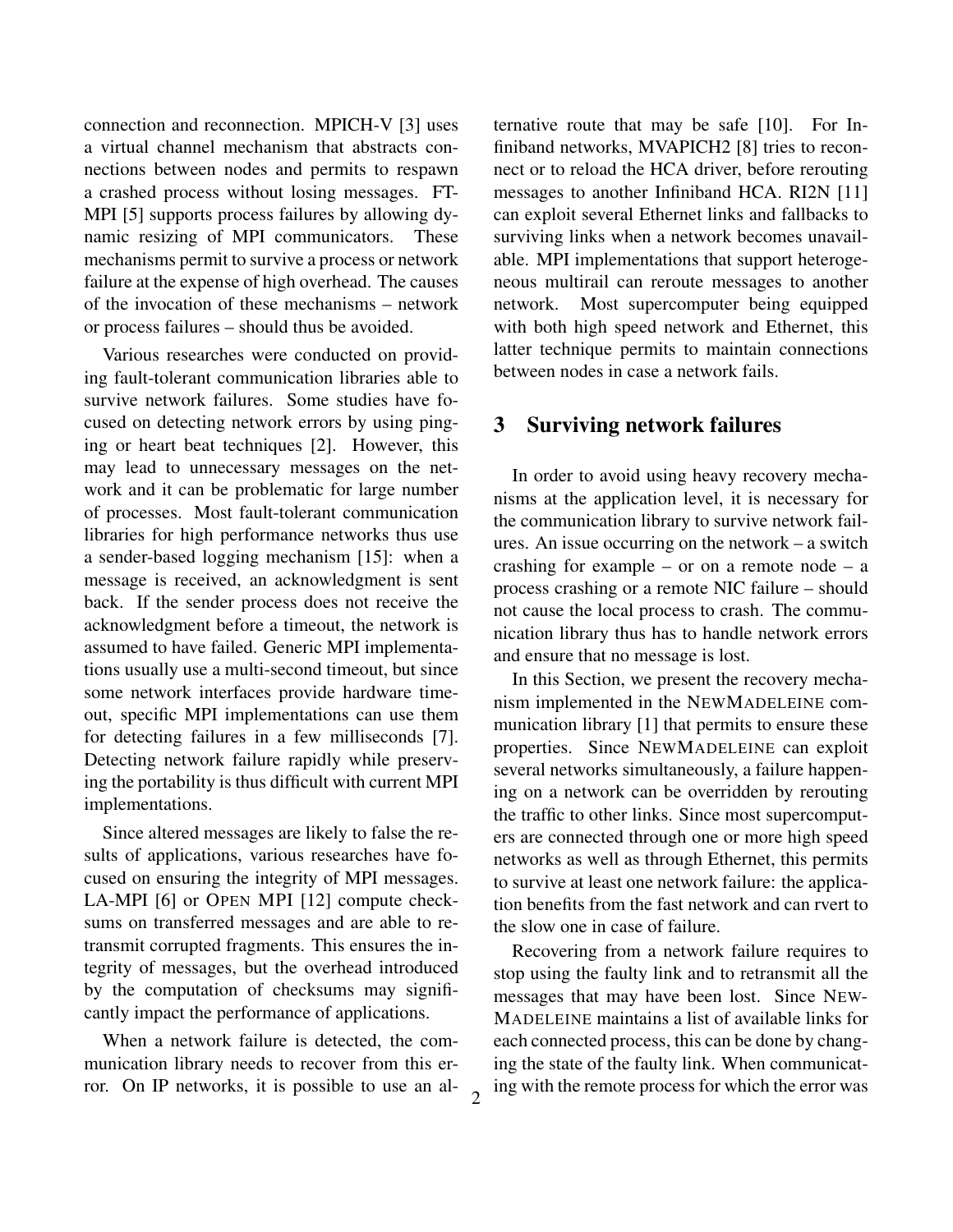

**Figure 1. Reliability protocol for eager messages**

detected, the faulty driver will not be use. However, the driver remains available for other processes. The retransmission of messages requires to know which one were actually received, thus NEWMADELEINE uses a sender-based message logging: messages are kept in memory until the receiving process notifies their reception. As it is depicted in Figure 1, for messages transmitted using a *eager* protocol NEWMADELEINE copies the data into a pre-registered buffer, the data is thus freed when the corresponding acknowledgment message is received. Figure 2 illustrates the case of large messages that use the *rendezvous* protocol: since NEWMADELEINE does not copy the data, the application is notified that the message was sent only when the acknowledgment is received. It is to be noted that, since NEWMADELEINE can aggregate messages, acknowledgments can be merged into data messages, reducing the overhead to a message aggregation.

When a network failure is detected, NEW-MADELEINE retransmits all pending messages through one of the remaining links. The receiver detects duplicate messages using their sequence number.

This generic retransmission mechanism thus permits to survive to network errors as long as a route to the remote process exists. If a remote NIC crashes, messages are rerouted using another NIC. If a network fails – cable or switch failure – messages are rerouted and other errors may be detected



**Figure 2. Reliability protocol for** *rendezvous* **messages**

from links that use the faulty hardware. If a remote process crashes, messages are rerouted using available NICs until all the links to this node are disabled. The process is then considered as unreachable and the application should be notified.

## 4 Detecting network failures

The retransmission mechanism described in Section 3 being based on message logging, the memory consumption depends on how fast acknowledgment messages are sent back. Ensuring fast reply to messages and detecting network failures quickly thus permits to reduce the impact of fault tolerance on memory consumption.

The low-level drivers used in NEWMADELEINE can provide useful information on network failures. Most network interfaces can report errors that happen during message transmission. However the reactivity to these network errors can be slow – for instance, the MX interface only supports multi-second timeouts – and such mechanism cannot detect every errors. Reacting to the drivers notifications is thus not sufficient.

Since the retransmission mechanism uses message logging, each outgoing message induces an

3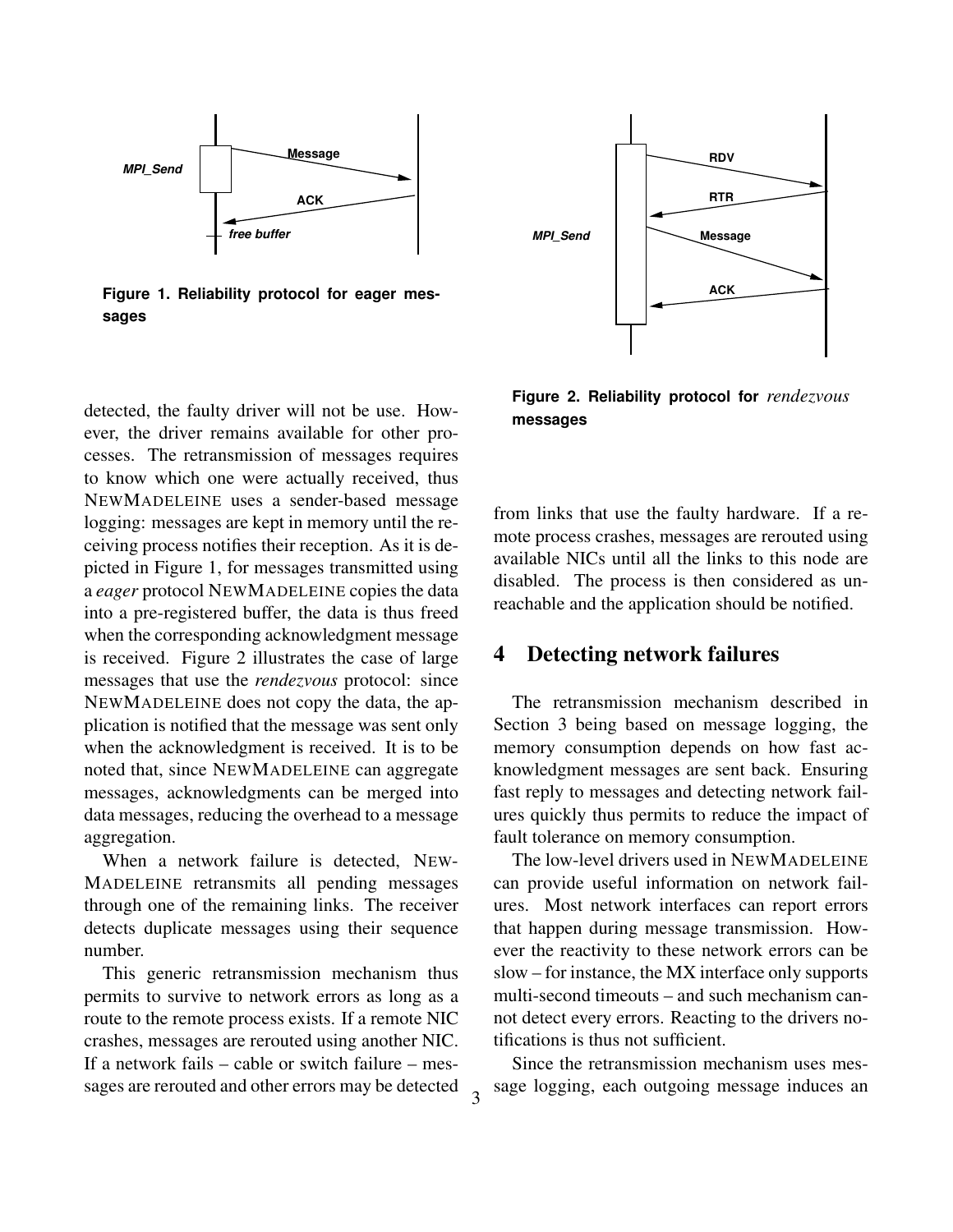

**Figure 3. Detection of network failures in** NEWMADELEINE

acknowledgment. If NEWMADELEINE detects that an acknowledgment was not received before a timeout expires, it assumes that a network failure happened. Choosing the timeout value can be tricky since a small value may lead to many false positives while waiting for too long may cause high memory consumption. Moreover, if the receiver process entered a computing phase, it may not let the communication library poll the network, delaying the acknowledgment for several seconds and leading to an incorrect network failure detection.

Using the PIOMan event manager, we showed [14] that NEWMADELEINE is guaranteed to detect network events within one scheduler timeslice. Even during heavy computing phases, NEWMADELEINE is scheduled through a timer interrupt, typically every 10 ms. As depicted in Figure 3, a message sent to a process is detected during the next timer interrupt in the worst case, and immediately acknowledged. Thus, when sending a message through the network, NEWMADELEINE can guarantee that acknowledgments arrive within 3 timeslices, unless a network failure occurs. Pending messages are periodically checked for expired timeouts.

In that case, we assume that a network failure occurred and use the retransmission mechanism described in Section 3.

# 5 Ensuring message integrity with low overhead

On their way from the sender memory through the receiver memory, messages may be corrupted with some bits flipped. It may occur on the wire, in the NIC, or on the PCIe bus. Most network hardware use checksums internally to ensure message integrity on the wire, but corruption may occur at any other given point.

#### 5.1 Adding checksums on the data path

To ensure end-to-end message integrity, in NEWMADELEINE we use a classical approach based on *checksums*. The sender computes a checksum of the message to be sent, and sends this checksum with the message headers. The receiver then computes the checksum on the received messages. If the computed checksum doesn't match the one received alongside the data, it means corruption occurred: either the data, the headers, or the checksum itself have been corrupted during the transfer. In this case, we ask the generic layer to retransmit the packet, as described in Section 3.

However, computing checksums has a cost that may lower the available bandwidth. Our approach consists in amortizing the cost of checksum computation by combining the checksum and the memory copy wherever it happens.

Figure 4 shows the bandwidth of some checksums and hashing functions (that may be used as checksums) on our jack cluster, equipped with dual-core Xeon X5650 at 2.67 GHz, on 32 kB blocks that fit the L1 cache. On this machine, the memory bandwidth for reading is 9700 MB/s and the copy bandwidth is 4530 MB/s. Thus, the simplest checksum algorithms are memorybound. We propose to compute the checksum on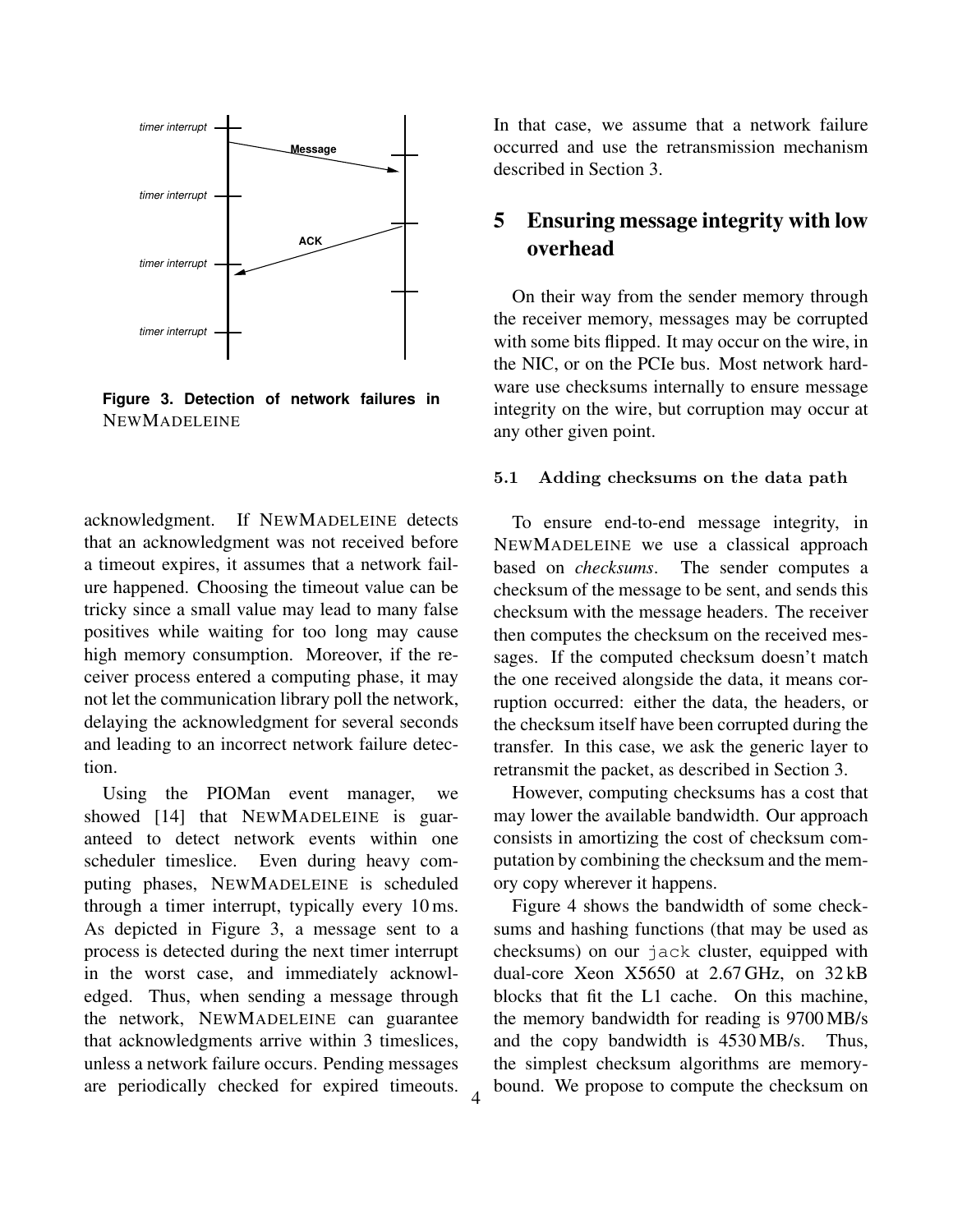| algorithm              | bandwidth     |
|------------------------|---------------|
| plain sum              | 24102.98 MB/s |
| xor                    | 15964.92 MB/s |
| Adler-32               | 1764.71 MB/s  |
| Fletcher-64            | 6088.44 MB/s  |
| Jenkins one-at-a-time  | 3489.67 MB/s  |
| Fowler/Noll/Vo hashing | 6102.05 MB/s  |
| Knuth hashing          | 4463.70 MB/s  |
| MurmurHash2a           | 6091.84 MB/s  |
| Paul Hsieh SuperFast   | 1696.15 MB/s  |
| <b>SSE4.2 CRC32</b>    | 8129.00 MB/s  |

## **Figure 4. Bandwidth of some checksum algorithms on 32 kB blocks.**

the fly at every place where data is copied in NEW-MADELEINE; once data has been fetched in cache during the copy, we can expect the checksum to get the same bandwidth as results of Figure 4.

The plain sum is the fastest, and is likely to always be on any hardware. However, it cannot reliably detect corruption beyond a single bit. If the user wants a better checksum than plain sum to detect corruption larger than a single bit, we use the SSE 4.2 CRC32 checksum if available on the given hardware, or the Fletcher-64 checksum else [9].

### 5.2 Checksums for eager send

In NEWMADELEINE, small packets are sent with an eager protocol. Data is copied to add the headers and to apply optimization strategies such as aggregation of multiple messages into one packet. We add the checksum computation immediately following the copy, when data is still in cache. On the receiver side, NEWMADELEINE receives packets in its internals buffers, then parses headers, performs matching, and unpacks data to its final destination in the user buffers. We add the checksum computation for the received data immediately after this copy, while data is still in cache.

Let  $\lambda_{net}$  and  $B_{net}$  be the latency and bandwidth of the network;  $B_{copy}$  the bandwidth of memory copy, and  $B_{csum}$  the bandwidth of checksum computation for data already in cache, then the total transfer time for a message of length L sent with eager mode is:

$$
T(L) = \frac{2 \times L}{B_{copy}} + \frac{2 \times L}{B_{csum}} + \lambda_{net} + \frac{L}{B_{net}}
$$

On the jack cluster, equipped with ConnectX2 Infiniband QDR HCA, we have  $\lambda_{net} = 1.4 \,\mu s$ ;  $B_{net}$  = 3 GB/s;  $B_{copy}$  = 4.5 GB/s;  $B_{csum}$  =  $24.1GB/s$ . Then we can compute the expected overhead of checksums to be 7 % on 4 kB messages and 10% on 32 kB messages. We get the same order of magnitude for the overhead of checksum – from 5 % to 10 %– on other clusters.

#### 5.3 Checksum with rendezvous

Large messages are sent through a *rendezvous* protocol in NEWMADELEINE. In this case, our strategy to compute checksums depends on the underlying driver.

For Infiniband, NEWMADELEINE implements two different strategies for memory registration: dynamic registration of data, with a registration cache (*rcache*); or memory copy through a preregistered memory buffer, with a variable depth super-pipeline to overlap copy and send (*pipeline*). Since this later method uses a memory copy, it is very easy to add the checksum computation on the fly on both sender and receiver sides. We actually interleave memory copy and checksum computation with sub-blocking at the size of L1 cache, to reduce the overhead of checksum. To ensure overlap of copy and send operations, this pipeline relies on the copy bandwidth to be higher than the network bandwidth. When we add checksums, the bandwidth of copy+checksum is still higher than network, so the impact of checksums on pipeline performance is expected to be low.

On other networks, NEWMADELEINE performs no memory copy. In this case, our approach to amortize the cost of checksums consists in computing checksums in PIOMan asynchronous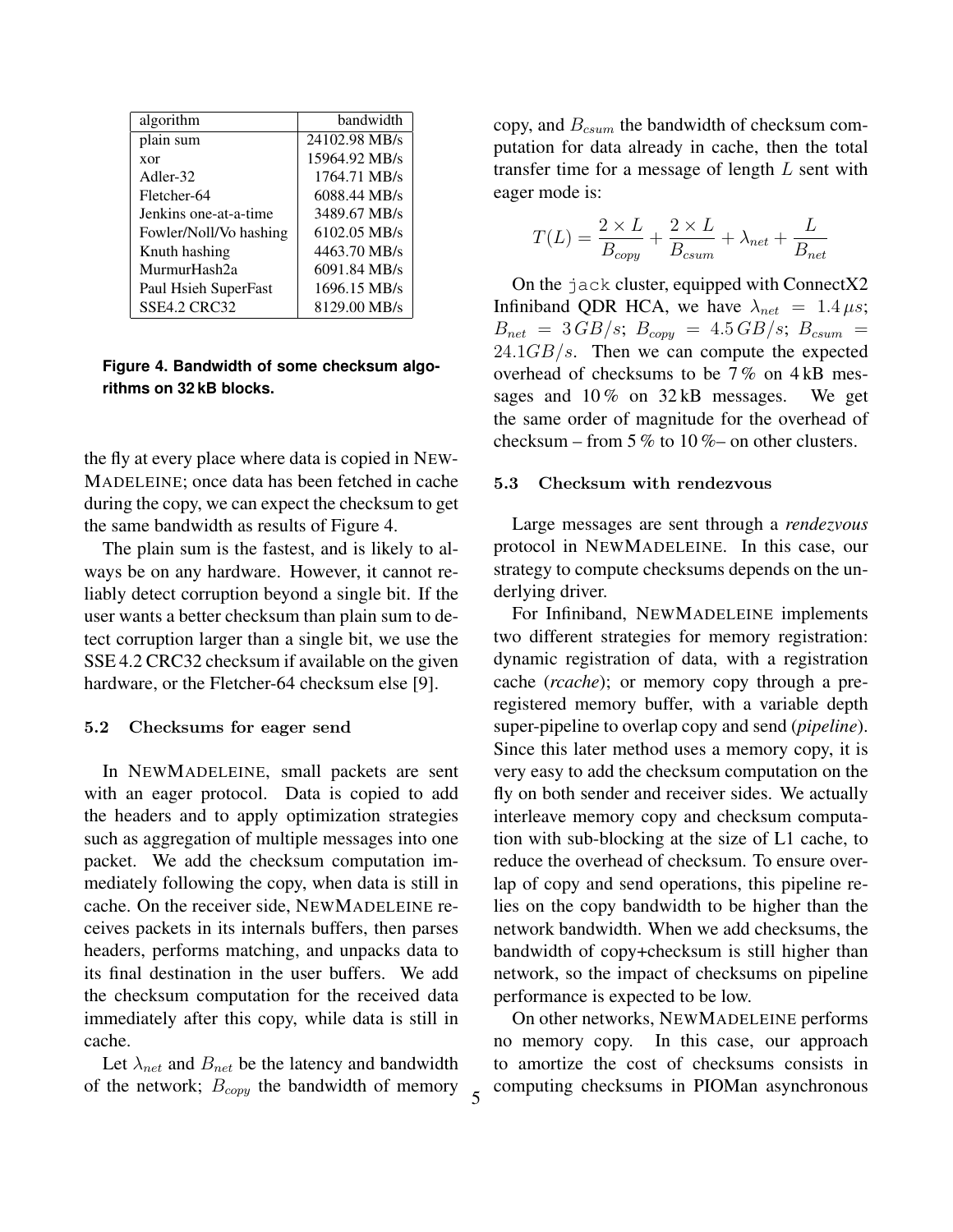ltasks [13] as soon as the users posts the send request, without waiting for the receiver reply. There is thus an overlap of the *rendezvous* roundtrip and the checksum computation. Moreover, we compute the checksum in parallel in multiple ltasks so as to fully exploit the available CPU cores.

## 6 Evaluation

In this Section, we present the results obtained by comparing the original NEWMADELEINE with the fault-tolerant NEWMADELEINE. We evaluate the raw overhead of fault-tolerance mechanisms as well as their impact on NAS Parallel Benchmarks. We also present results obtained with the current development version of OPEN MPI. Its csum component performs data integrity checks but cannot correct corruption errors, and the dr component also detects network failures and supports message retransmission.

The results that we present were obtained on the PLAFRIM and CLUSTER0 platforms. Each node of the PLAFRIM cluster is composed of two quadcore Xeon CPUs (X5550) running at 2.66 GHz. Each node features 24 GB of RAM and one Infiniband QDR HCA. The CLUSTER0 testbed is composed of nodes equipped with two dual-core Opteron CPUs (2214 HE), 4 GB of RAM and one Myrinet Myri-10G NIC.

### 6.1 Raw overhead

We now present the results obtained with a ping pong program on Infiniband and Myrinet. The latency obtained on Infiniband is reported in Figure 5. OPEN MPI csum causes an overhead of 100 ns, while the fault-tolerant version degrades the latency by 1.3  $\mu$ s. The message retransmission mechanism implemented in NEW-MADELEINE causes an overhead of 500 ns. This lighter overhead is due to the ability to aggregate messages: the acknowledgment is aggregated with the application message so that only one packet



**Figure 5. Latency over Infiniband**



**Figure 6. Throughput over Infiniband**

is sent through the network. Adding message integrity checks in NEWMADELEINE causes an extra 100 ns overhead.

Figure 6 reports the throughput results obtained for Infiniband. OPEN MPI csum and dr mechanisms degrade the throughput by approximately 20 %. This is mainly due to the sequential computation of checksums. However the OPEN MPI dr suffers from an additional overhead for medium size messages due to the message retransmission mechanism. The results obtained with NEW-MADELEINE show little overhead when the fault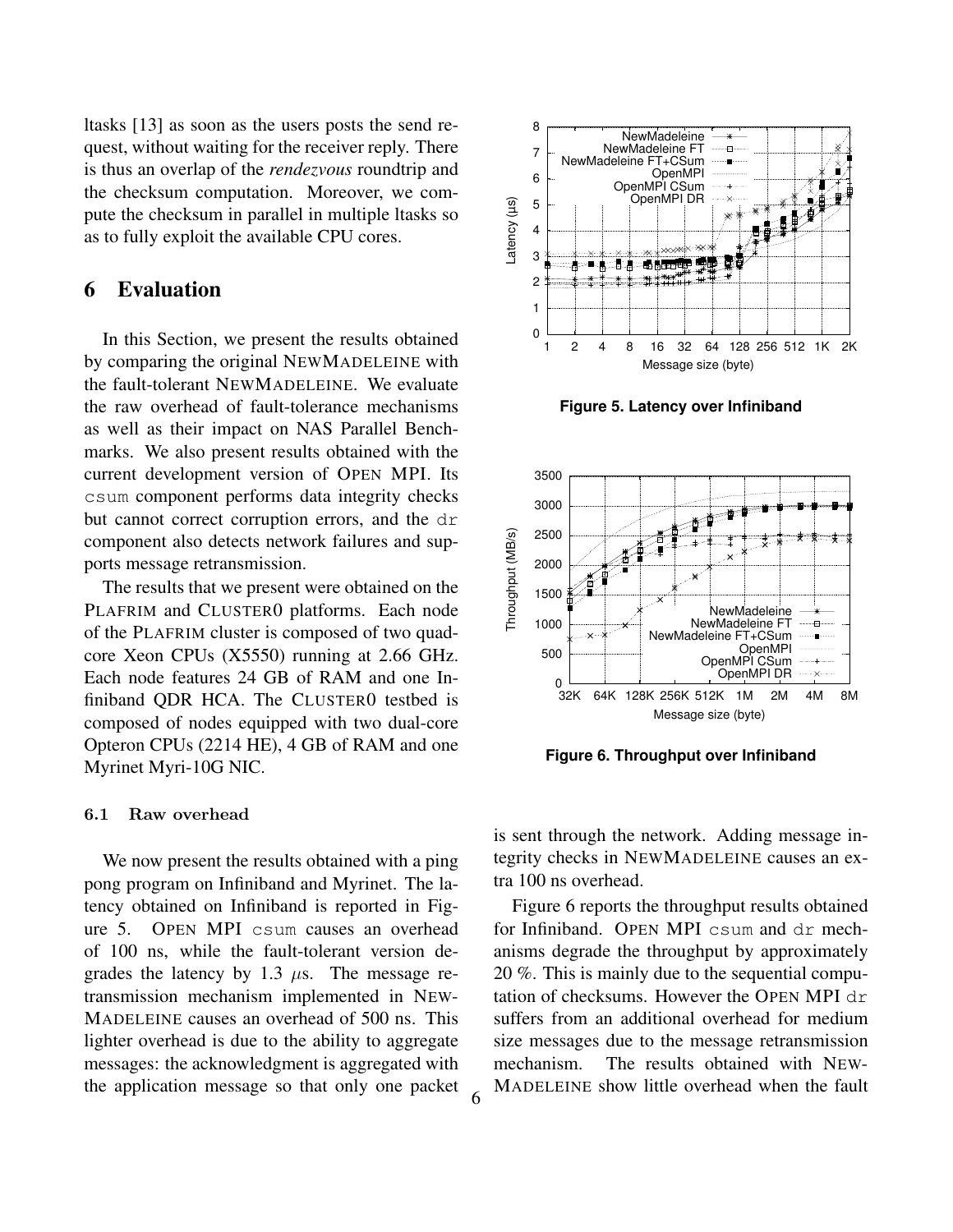

**Figure 7. Throughput over MX**

 3 NMad XXXX NMad FT NMad FT+CSum 2.5 **Jormalized** execution time Normalized execution time OpenMPI ſS, OpenMPI CSum **OpenMPI DR SENSION**  2 1.5 1 0.5 0 BT CG EP FT IS MG LU SP

**Figure 8. NAS Class B on 16 processes**

tolerance mechanisms are enabled. This is due to the checksum being computed during the memory copy in the Infiniband driver.

The results obtained with Myrinet are reported in Figure 7. OPEN MPI dr mechanism causes an error during the measurement and we could not get performance results. As for Infiniband, the csum component causes an overhead of 30 %. The behavior of NEWMADELEINE on Myrinet is different from the case of Infiniband since the MX driver cannot compute checksums. The parallel checksum computation is thus used in that case. This mechanism degrades the performance by 20 %.

### 6.2 NAS Parallel Benchmarks

We also run the NAS Parallel Benchmarks on the PLAFRIM testbed. Figure 8 reports the normalized results for class B on 16 processes. In order to evaluate the cost of each fault tolerance mechanisms, NEWMADELEINE results are normalized against vanilla NEWMADELEINE whereas OPEN MPI execution times are normalized against OPEN MPI. Since OPEN MPI dr component causes an error on the CG program, its performance is not reported.

The results show that OPEN MPI fault tolerance mechanisms cause a significant overhead for

kernels EP, IS and MG while variations of performance for other programs are less important. Using NEWMADELEINE fault tolerance mechanisms cause an significant overhead for BT, LU and SP kernels while the other programs show little variation. In these kernels, most messages require a *rendezvous*; since our fault-tolerance mechanism needs the sender to wait for the acknowledgment, it may decrease the performance. When a process receives a message, it submits an acknowledgment to NEWMADELEINE packet scheduler and wakes up the application. Depending on the communication pattern, the packet scheduler may wait for aggregation opportunities before sending the acknowledgment, delaying the completion of the message at the sender side.

## 7 Conclusion and future work

The advent of large scale supercomputers composed of hundreds of thousands of components have raised reliability issues. Beside node failures, the interconnection system may suffer from errors leading to data corruption. Exploiting such supercomputers thus requires to use a fault-tolerant communication library.

In this paper, we have proposed various mechanisms for detecting and correcting network fail- <sup>7</sup>